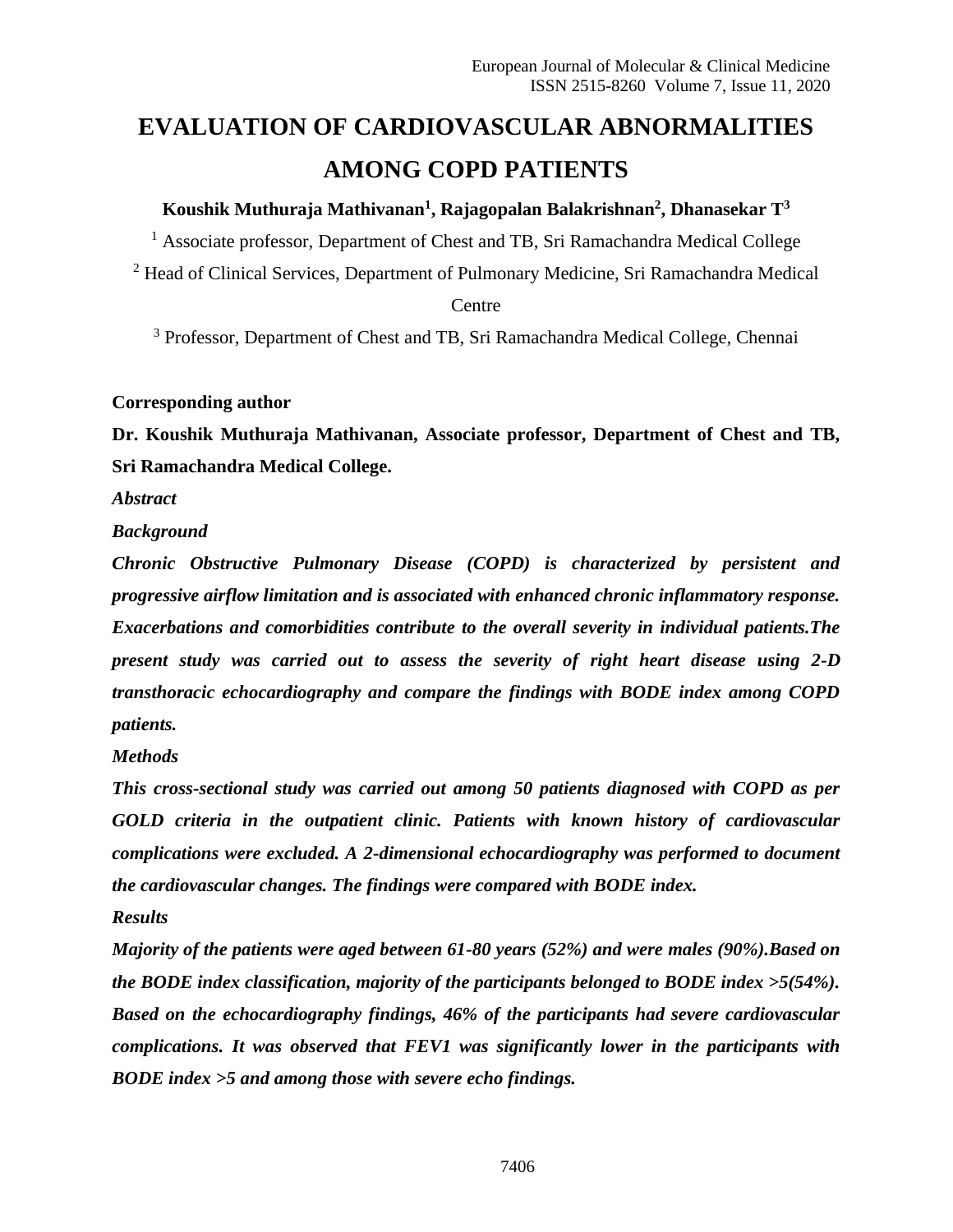#### *Conclusion*

*This study infers that the although severity of airflow limitation, dyspnoea scaling and 6MWD are independent risk factors for right heart dysfunction, the integrated index of these factors along with the BODE index is a more sensitive predictor of the severity of right heart dysfunction in stable COPD patients.*

*Key words: BODE index, COPD, Dyspnoea, Echocardiography, FEV1*

### **Introduction**

Chronic obstructive pulmonary disease (COPD) is a a major health problem, it's the fourth leading cause of death in the world [1]. In 2020, COPD is projected to rank fifth worldwide in burden of diseases according to WHO. The median prevalence of COPD in India is about 5% in men and 2.7% in women above 30 years [2].The pathology of COPD encompasses a variety of pathologic lesions in the airways, lung parenchyma, and pulmonary vasculature. Airflow obstruction can be attributed largely to a marked increase in airways resistance secondary to a variable mix of structural abnormalities involving all or many of the compartments of the airway. COPD is characterized by persistent airflow limitation that is usually progressive and associated with an enhanced chronic inflammatory response in the airways and the lungs to noxious particles or gases. Exacerbations and comorbidities contribute to the overall severity in individual patients [3].

The disability in COPD patients is predominantly due to dyspnoea, nutritional abnormalities, cachexia and skeletal muscle weakness [4]. Cardiovascular effects such as pulmonary arterial hypertension, right ventricular hypertrophy and cor pulmonale are considered to worsen the quality of life in COPD patients [5]. Hence to diagnose the cardiac complications during early stages and to treat them appropriately will be of great benefit in improving the quality of life in COPD patients. According to GOLD guidelines COPD is staged into four depending on the spirometric values (FEV1/ FVC & FEV1). Screening for cardiovascular effects is usually advised with decline in FEV1. Recently the predictive value of FEV1 alone in assessing the severity of COPD is questioned as other markers of mortality in COPD like dyspnoea index, exercise capacity and Body Mass Index (BMI) are proving to be more accurate when assessed individually as well as in combination.

Exercise produces an increase in oxygen consumption and carbon dioxide from skeletal muscle. Patients with COPD have the same oxygen consumption for a given work load as normal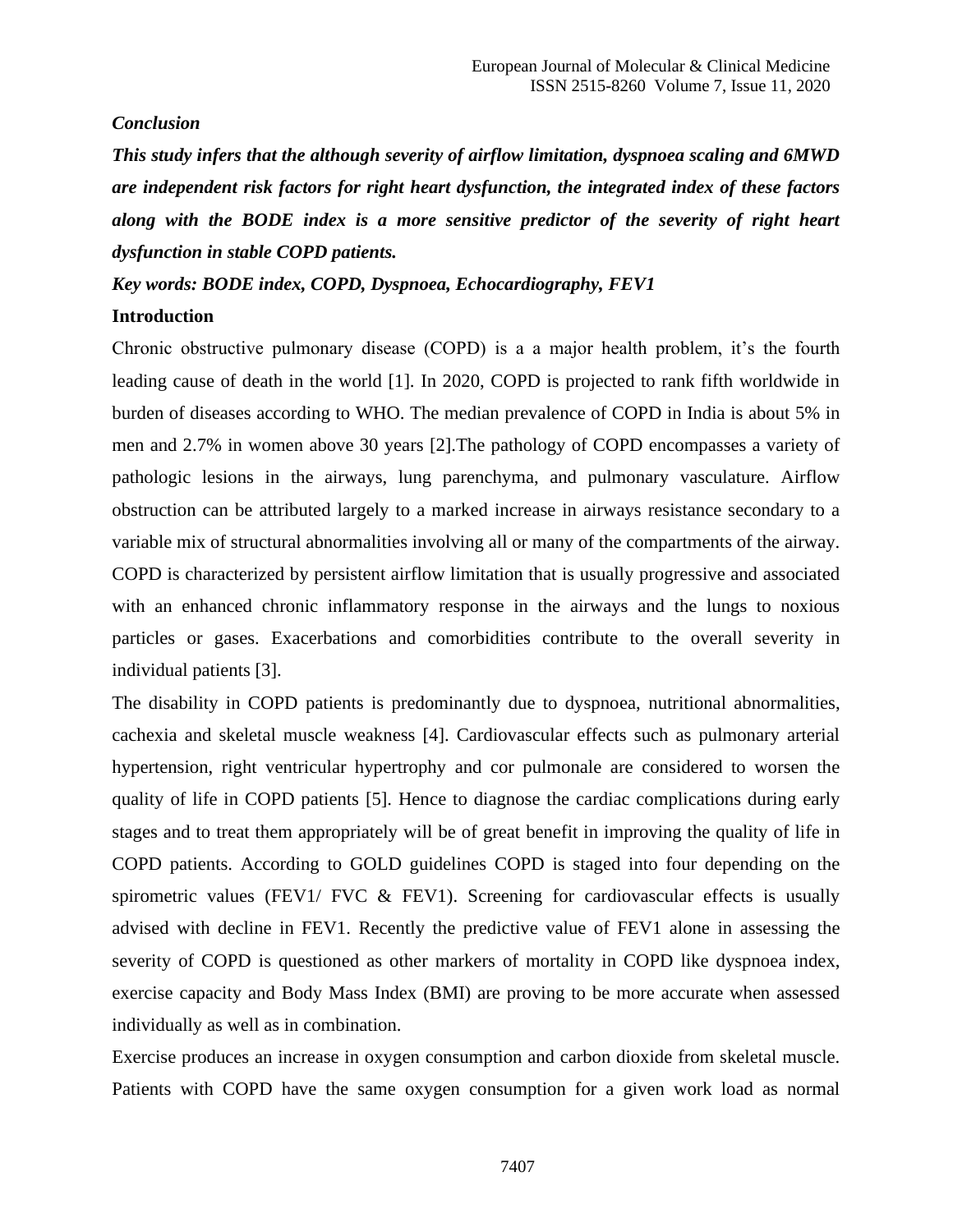subjects; however, their dead space ventilation is higher and so a larger minute ventilation is needed to maintain carbon dioxide constant. Since in many patients expiratory airflow is limited within the tidal volume range, the only way to increase minute ventilation is either to increase inspiratory flow or shift the end expiratory position or both. Stroke volume is less than normal in severe COPD, due to combination of over inflation and pulmonary hypertension.

As there is an increase in incidence of systemic side effects of COPD, and cardiovascular side effects being the most common of them affecting the quality of life, there is a definite need for early identification of those patients with increased risk for cardiovascular side effects and also to diagnose and treat the underlying cardiovascular disease. Major cardiovascular complications in COPD include Pulmonary arterial hypertension (PAH), Right ventricular hypertrophy (RVH) and Cor pulmonale. Transthoracic echocardiography will be one investigation which can easily be done both in outpatient as well as in inpatient setting to identify the cardiac problems. As assessing BMI, Dyspnoea index and Exercise capacity in these patients will help to assess the severity of COPD as discussed early, an integrated score such as the BODE INDEX which includes all the above parameters along with FEV1 will be of great value. Hence this study is designed to compare the BODE index with severity of right heart involvement by transthoracic echocardiography in COPD patients classified according to the GOLD criteria.

### **Objectives**

The present study was carried out among COPD patients

- To assess the severity of Right heart disease using 2-dimensional TRANSTHORACIC ECHOCARDIOGRAPHY

- To compare the findings of transthoracic echocardiography with the BODE INDEX.

#### **Methodology**

### **Study setting and participants**

This cross-sectional study was carried out by the Department of Pulmonary Medicine of our tertiary teaching institution for a period of 20 months between August 2010 and April 2012. **Inclusion criteria**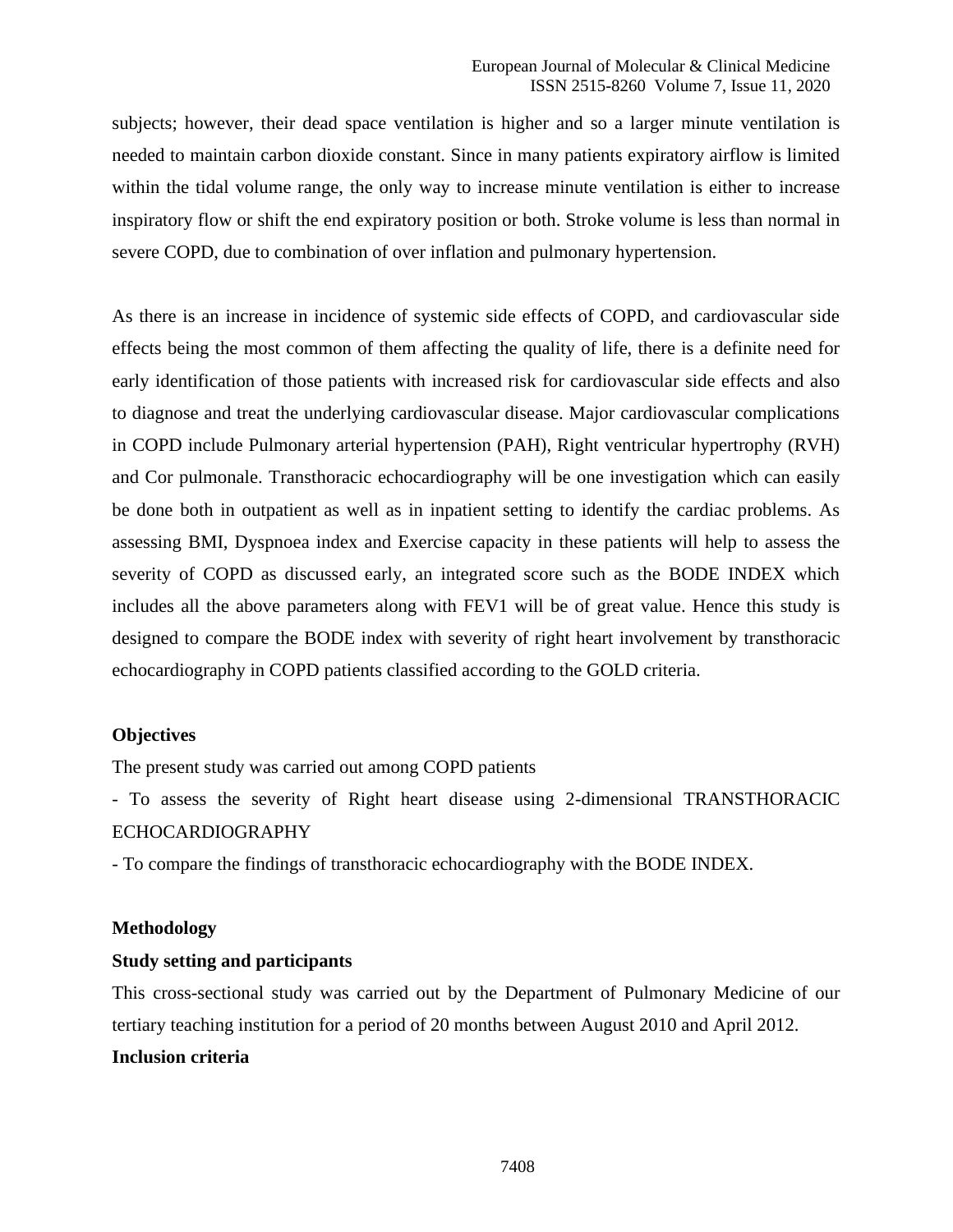1. Patients attending the outpatient department with clinical evidence of COPD between the age group of  $40 - 80$  years

- 2. Symptomatic smokers and ex-smokers with minimum 05 smoking pack years.
- 3. All the patients diagnosed as COPD based on the GOLD criteria[3]

#### **Exclusion criteria**

- 1. COPD patients with known cardiovascular or osteo-articular impairment.
- 2. Patients with contraindication for spirometry.
- 3. History suggesting asthma, allergic rhinitis or atopy.
- 4. Pulmonary tuberculosis sequelae.

#### **Ethical approval and informed consent**

Approval was obtained from the Institutional Ethics Committee prior to the commencement of the study. Each participant was explained in detail about the study and informed consent was obtained prior to the commencement of data collection.

#### **Sample size and sampling**

Based on intensive literature review, the prevalence of COPD in Indian population was estimated to be 5.1%.[6] At 95% confidence limits and 6.5% absolute precision, the sample size was estimated to be 43.9. Accounting 10% for non-response, the sample size was calculated as 48.2 and rounded off to 50. The study participants were selected by convenience sampling from the patients who satisfied the selection criteria during the study period.

### **Data collection**

A structured interview schedule was used to obtain detailed history with special reference to risk factors like occupational history, smoking history with pack years, second hand smoking and bio- mass smoke exposure. This was followed by systematic clinical examination. Spirometry was performed as per the ATS guidelines [7]. MMRC dyspnoea scale, Body mass index, Routine blood investigations, ECG and Chest radiography PA view were performed and recorded. Patients with no evidence of acute ECG changes were subjected to 6MWD in a 30meter corridor where appropriate emergency services like supplemental oxygen, sublingual GTN, aspirin,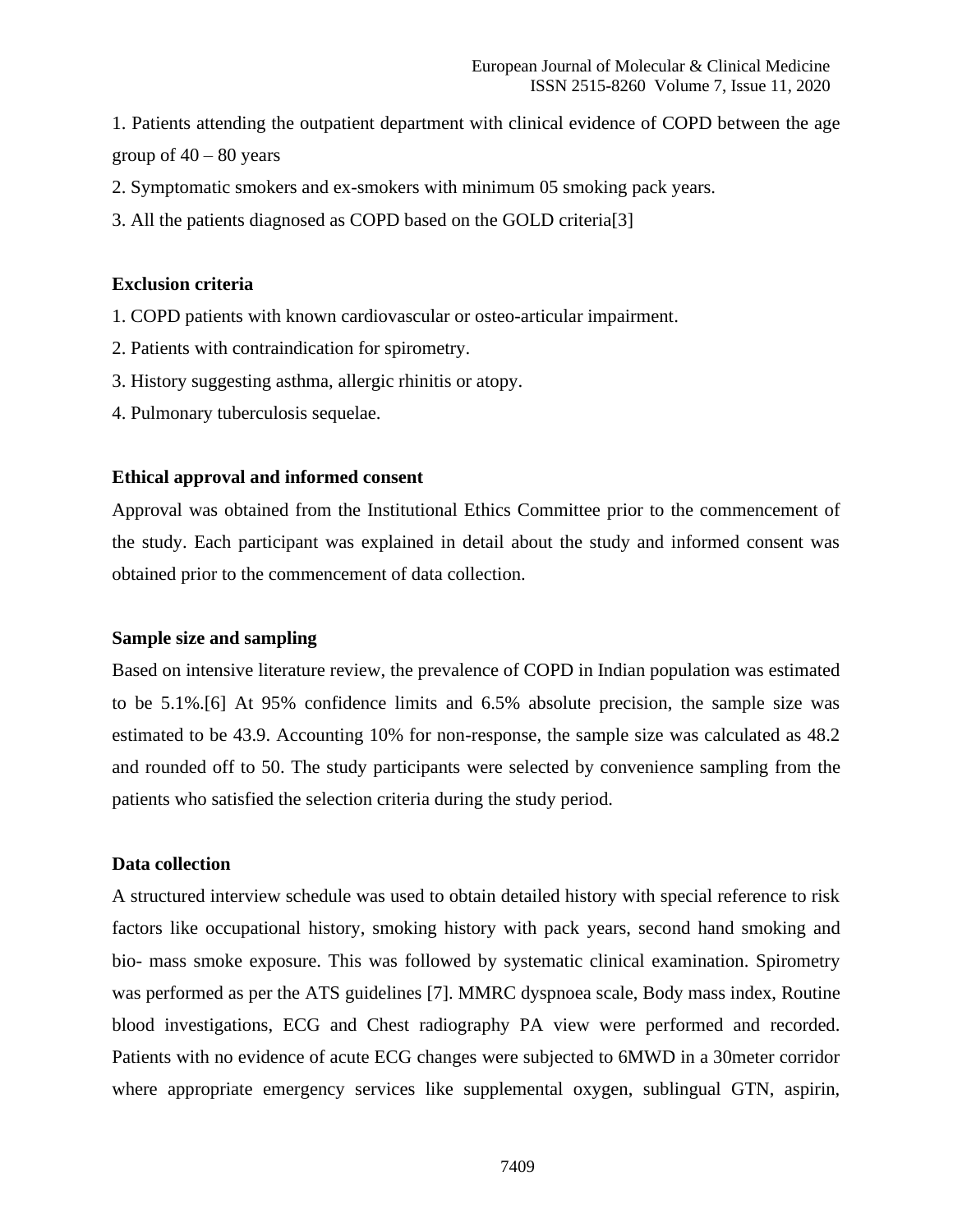salbutamol nebulisation and CRASH CART were available. Parameters such as BMI, FEV1, MMRC Dyspnoea grade and 6MWD were tabulated and BODE index calculated. All the participants were subjected to 2D-TRANSTHORACIC ECHOCARDIOGRAPHY done by a trained echocardiograph technician. The severity of the Right Heart involvement was thus recorded and compared with the BODE INDEX of the same individual.

#### **Data analysis**

Data was entered and analyzed using SPSS ver.20 software. The grading of COPD and findings of echocardiogram were expressed as percentages. Chi square test was used to analyze the statistical significance between BODE index and echo findings. A p value  $\leq 0.05$  was considered statistically significant.

#### **Results**

The present study was carried out among 50 COPD patients diagnosed by GOLD criteria. Majority of the patients were aged between 61-80 years (52%) and were males (90%). Majority of the participants were ex-smokers (50%) and type 2 diabetes mellitus was the most common co-morbidity (38%). (Table 1) Based on the BODE index classification, majority of the participants belonged to BODE index  $>5(54%)$ . (Figure 1) Similarly, based on the echocardiography findings, 46% of the participants had severe cardiovascular complications. (Figure 2)

In this present study, majority of the participants in the BODE index >5 group belonged to the age group of 61-80 years and had a dyspnea grading of grade 3 based on MMRC grading. (Table 2)

In this study, majority of the participants with severe cardiovascular complications belonged to the age group of 61-80 years (52.2) and had dyspnea grading of grade 3 as per MMRC grading (86.9%) (Table 3)

On comparing the FEV1 findings between BODE index and Echo findings, it was observed that FEV1 was significantly lower in the participants with BODE index >5 and among those with severe echo findings. Similarly, 6MWD was significantly lower among those with BODE index >5 and with severe echo findings. (Table 4)

7410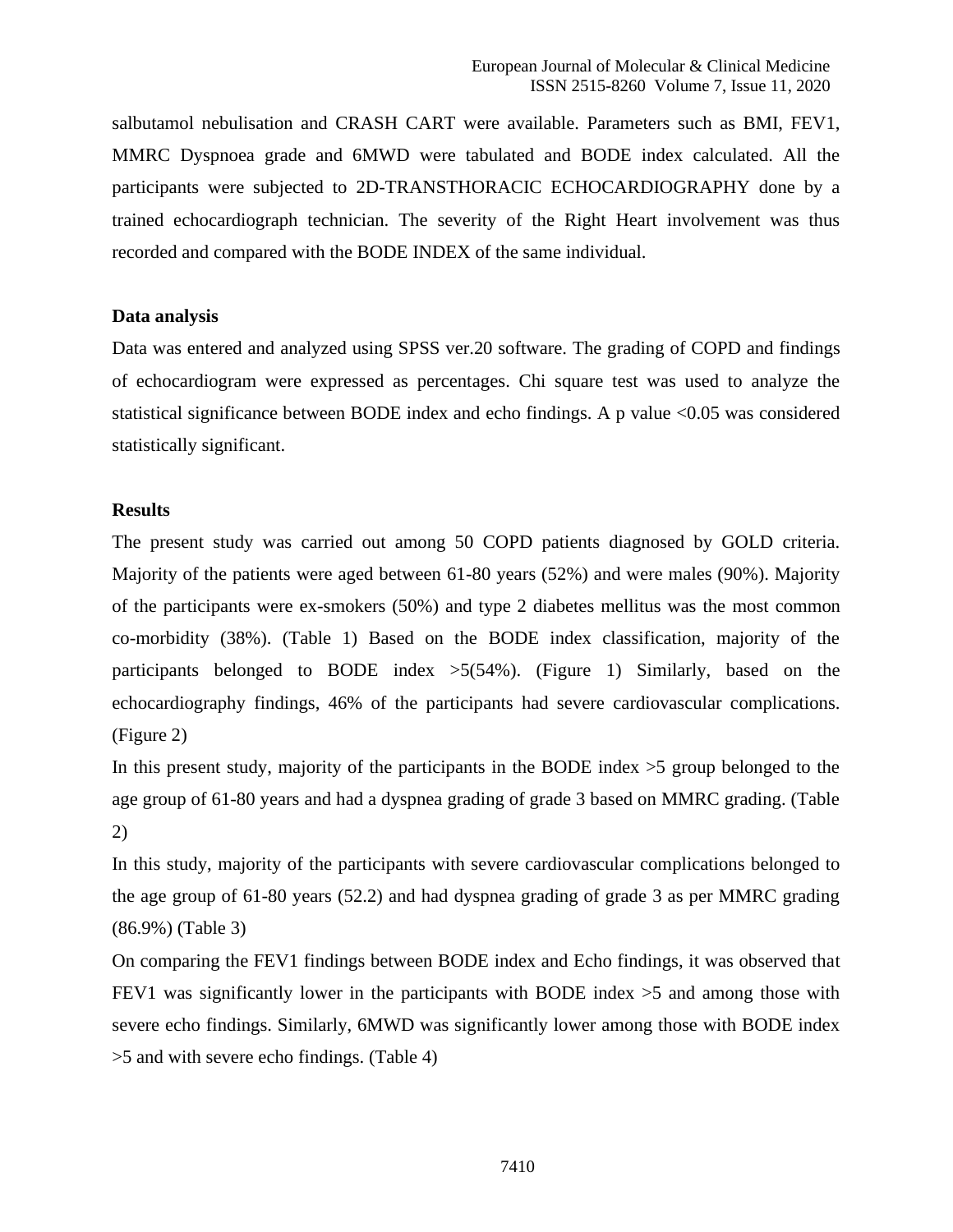Participants with BODE index >5 had majority of the participants with severe echocardiography findings (82.6%) followed by 36.4% in the less severe group. (Table 5)

#### **Discussion**

COPD is a leading cause of morbidity and mortality worldwide and results in an economic and social burden that is both substantial and increasing [8,9]. The prevalence and burden of COPD are projected to increase in the coming decades due to continued exposure to COPD risk factors and the changing age structure of the world's population (with more people living longer and therefore expressing the long-term effects of exposure to COPD risk factors[9]. BODE index is useful, because it includes FEV1 that quantifies the degree of pulmonary impairment, MMRC dyspnoea scale that captures the patient's perception of breathlessness, six minutes walking distance (6mWD) that determines the exercise capacity of the study and body mass index that represents different aspects of nutritional abnormalities in COPD.

The present study analysed in detail certain characteristic features of COPD patients such as history of smoking, occupational history, degree of dyspnoea (MMRC), exacerbation history, treatment history and patient's compliance to the therapy. All patients were also evaluated for their Body Mass Index (BMI), Severity of airway obstruction (spirometer), 6 Minute walk distance (6MWD) and an integrated BODE INDEX was derived. In the present study, BODE index >5 was proportionately associated with increasing severity of various parameters including presence of co-morbidities, severity of dyspnea and 6MWD. Similar findings were seen with echocardiography, wherein severity of FEV1, 6MWD and severity of dyspnea showed poor cardiovascular function in echocardiography. On comparing echo findings with BODE index, majority of the participants with severe cardiovascular compromise had a BODE index  $>5$ (82.6%) while in the less severe group, BODE index >5 was observed only in 36.4% of the participants. Similar findings were seen in studies done by Tannus-Silva et al. [10], Nageswari AD et al [11]

The present study also shows that, right heart gets significantly affected in COPD patients and there is a definitive need for an early identification of the right heart involvement. An early identification is only possible with an early suspicion of the right heart involvement. This can be achieved by using BODE INDEX as a tool. In COPD patients a increase in BODE INDEX can be used as a predictor of morbidity, mortality and worsening of associated co morbidities. It is

7411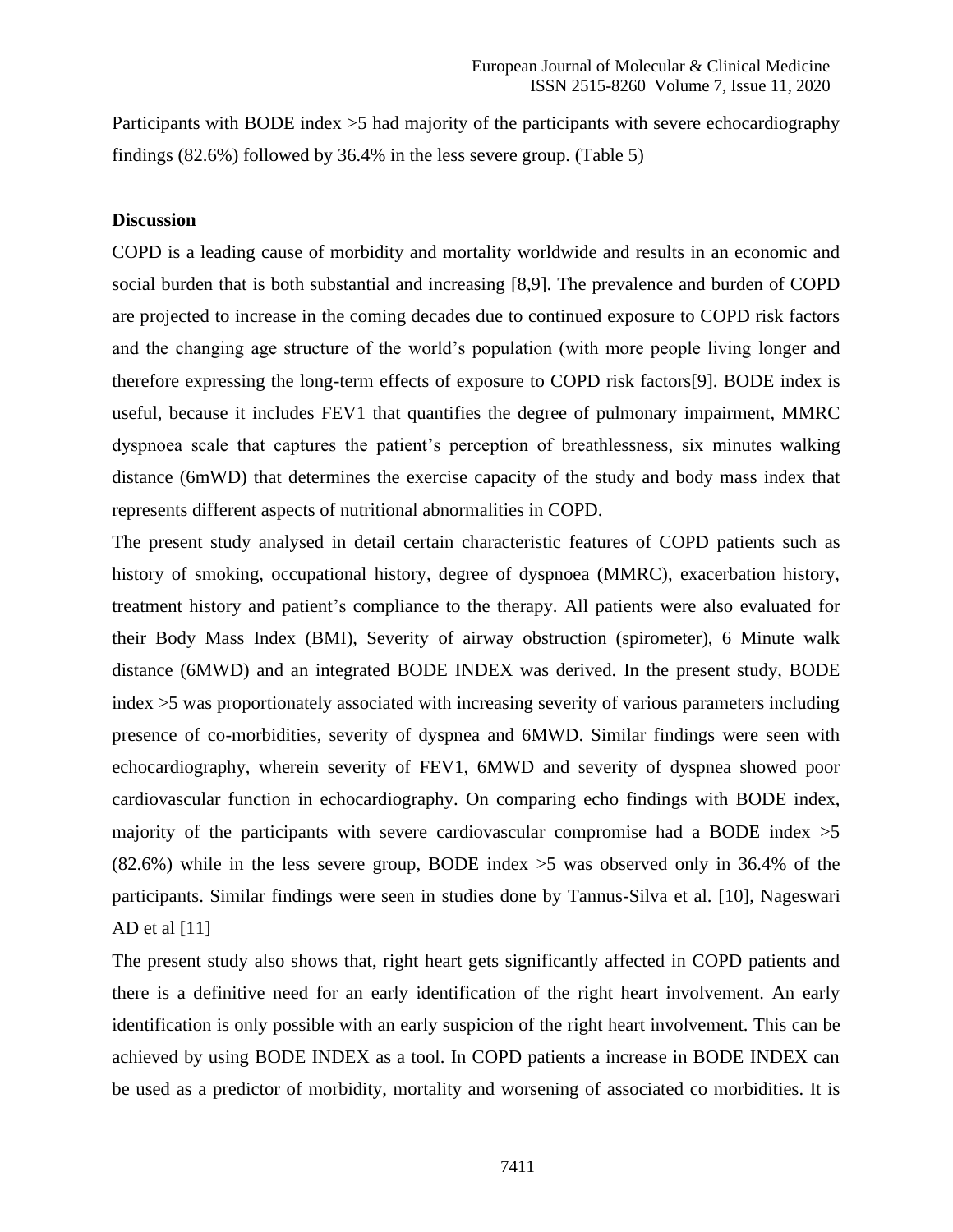therefore suggested that while analysing a COPD patient, it's not just the airway obstruction which should be assessed and treated. There is an increasing trend and evidence to prove and consider COPD as a systemic inflammatory disease and it's recommended to analyse all the systems involved in addition to the airway obstruction.

#### **Conclusion**

This study infers that the although severity of airflow limitation, dyspnoea scaling and 6MWD are independent risk factors for right heart dysfunction, the integrated index of these factors along with the BMI i.e the BODE index is a more sensitive predictor of the severity of right heart dysfunction in stable COPD patients. Despite several limitations including small sample, and absence of follow up with right heart catheterization or trans-oesophageal echocardiography or arterial blood gas analysis, this study throws an insight to future research on the above topic and rectifying the limitations of this study will help in identifying the right heart structural and functional changes in a much early stage and will benefit the diseased population.

#### **Declaration**

*Conflict of interest – nil Funding –nil Ethical approval –obtained*  **References:**

- 1. World Health Report. Geneva: World Health Organization. Available fro[mhttps://www.who.int/whr/previous/en/](https://www.who.int/whr/previous/en/)
- 2. Survey of causes of death in rural India. Registrar General of India, Ministry of Home. Annual Report 1996;27:3
- 3. Global Initiative for Chronic Obstructive lung Disease (GOLD). Global strategy for the diagnosis, management and prevention of COPD (REVISED 2011). Available from [,www.goldcopd.org.](http://www.goldcopd.org/)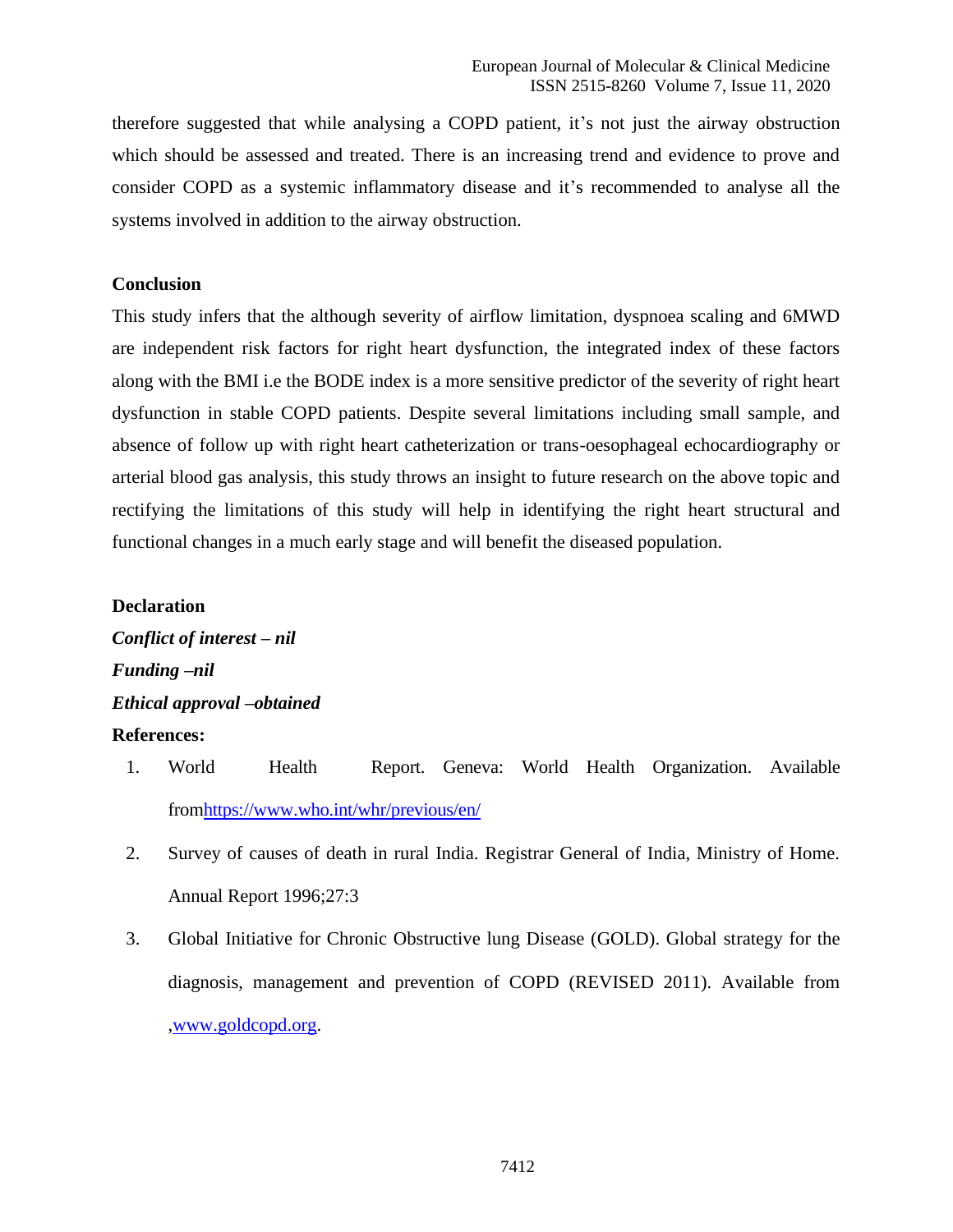- 4. P.S.Shankar, weight loss and skeletal muscle dysfunction in COPD; Lung India 2006;23: 175-177
- 5. COPD and cardiovascular disease; Indian Journal of Chest Diseases and Allied Science 2006; 48:95-96
- 6. Salvi S. Juvekar S, Londhe J, Brashier B, Madas S, Barnes P. Prevalence of COPD in a rural population in India. European Respiratory Journal 2011;38:2954.
- 7. American Thoracic Society. 1994 Update. Standardization of spirometry. Am J Respir Crit Care Med. 1995;152:1107–36 (spirometery)
- 8. Lopez AD, Shibuya K, Rao C, et al. Chronic obstructive pulmonary disease: current burden and future projections. Eur Respir J 2006;27:397-412.
- 9. Mathers CD, Loncar D. Projections of global mortality and burden of disease from 2002 to 2030. PLoS Med 2006;3:e442.
- 10. Tannus-Silva DGS, Masson-Silva JB, Ribiero LS, Conde MB, Rabahi MF. Myocardial performance index correlates with the BODE index and affects quality of life in COPD patients. Int J Chronic Obstruct Pulmon Dis 2016;11:2261-68.
- 11. A.D. Nageswari, Uday Kiran Gampala and M.G. Rajanandh, 2015. Comparison between Spirometry and BODE Index for Clinical Assessment in Chronic Obstructive Pulmonary Disease Patients. Trends in Medical Research, 10: 12-18.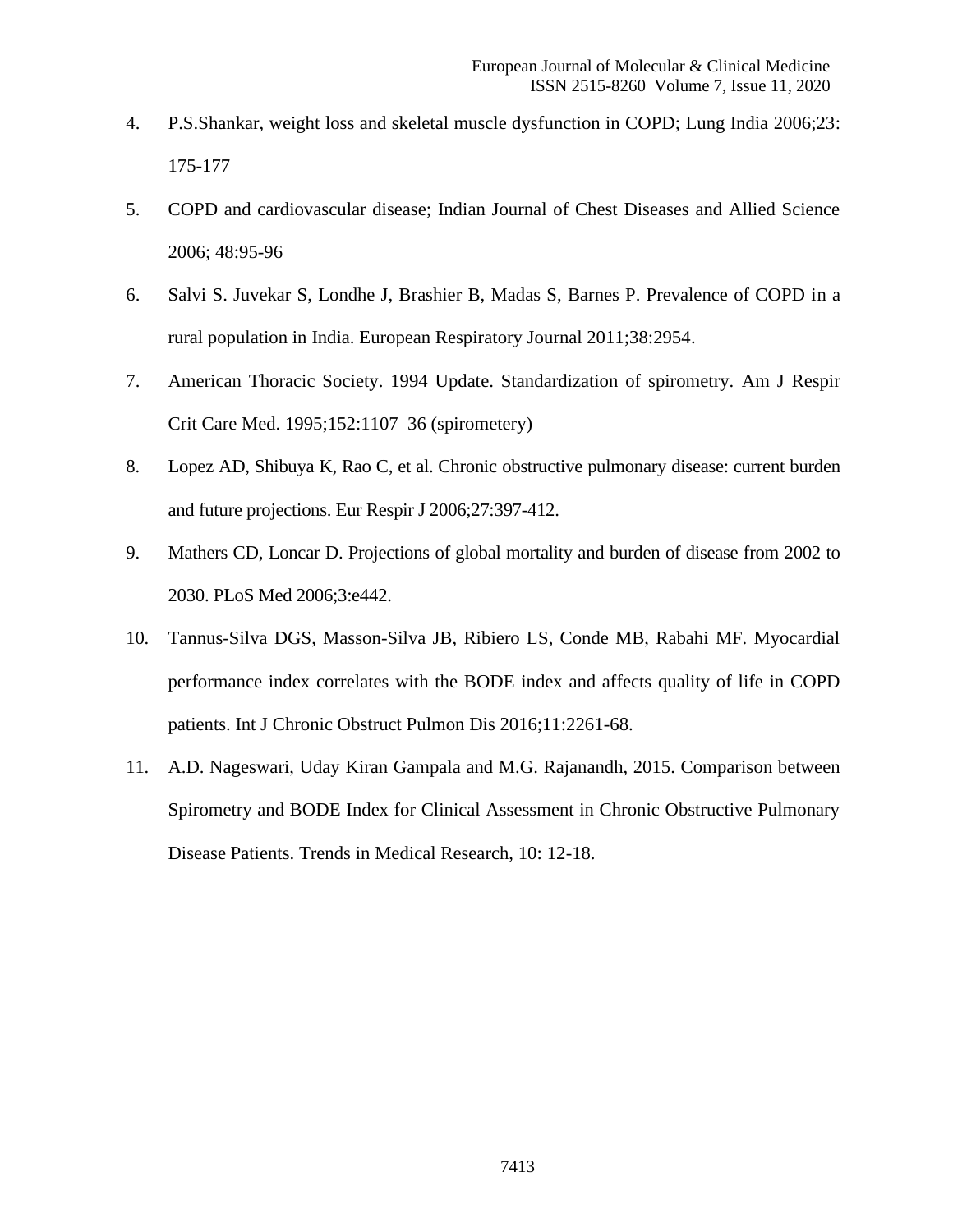# **Tables and Figures:**

| <b>Parameter</b>        | Frequency $(n=50)$ | Percentage (%) |  |  |
|-------------------------|--------------------|----------------|--|--|
| Age                     |                    |                |  |  |
| $40 - 60$               | 24                 | 48             |  |  |
| 61-80                   | 26                 | 52             |  |  |
| <b>Sex</b>              |                    |                |  |  |
| Male                    | 45                 | 90             |  |  |
| Female                  | 5                  | 10             |  |  |
| <b>Substance abuse</b>  |                    |                |  |  |
| Ex-smokers              | 25                 | 50             |  |  |
| <b>Smokers</b>          | 20                 | 40             |  |  |
| Never smokers           | 5                  | 10             |  |  |
| <b>Comorbidities</b>    |                    |                |  |  |
| Diabetes Mellitus       | 19                 | 38             |  |  |
| Hypertension            | 14                 | 28             |  |  |
| <b>Both</b>             | 3                  | 6              |  |  |
| Coronary Artery Disease | $\boldsymbol{0}$   | $\overline{0}$ |  |  |
| No comorbidities        | 14                 | 28             |  |  |

# **Table-1: Background characteristics of the study participants:**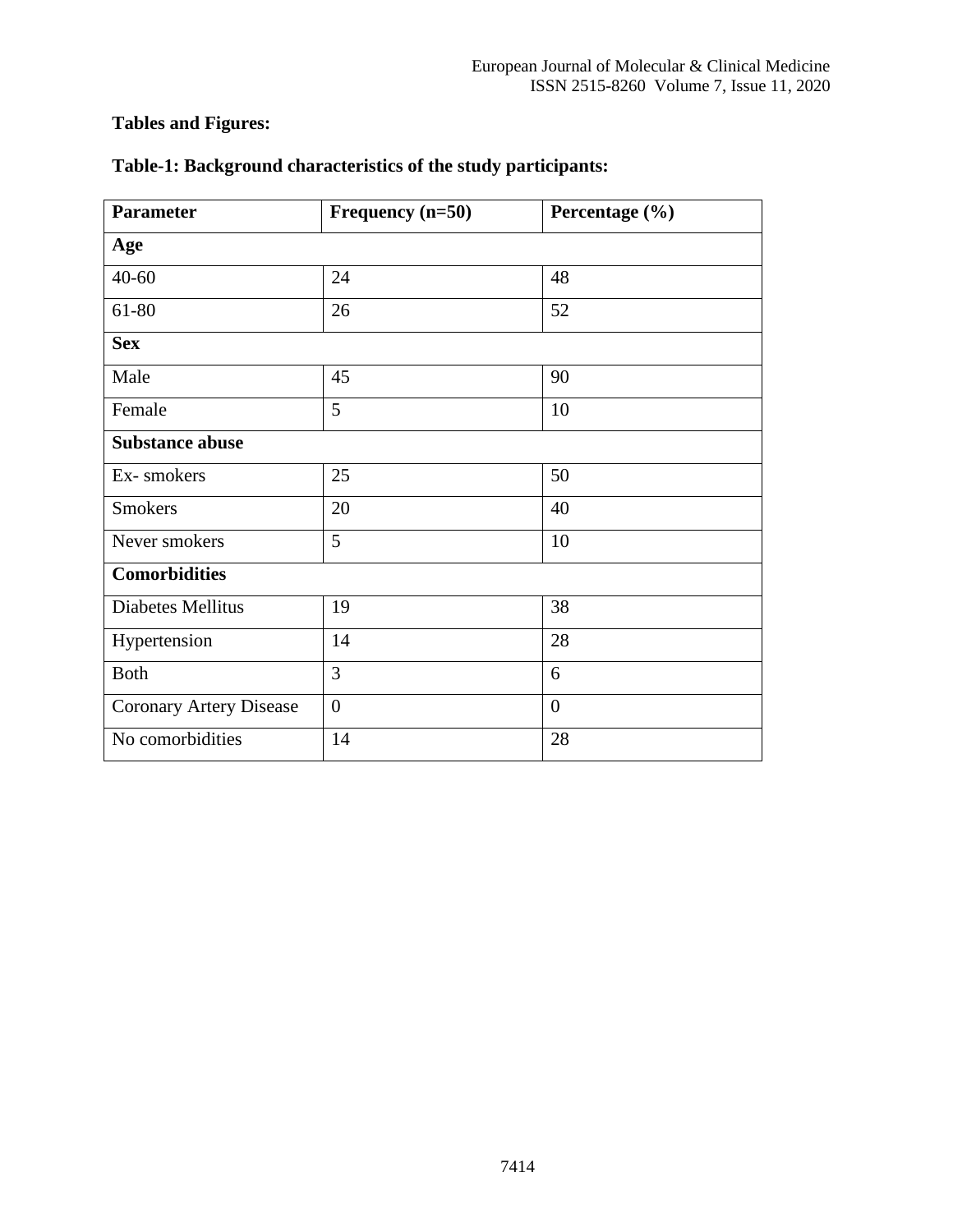



**Figure-2: Distribution of the studyparticipants based on Echo findings:**

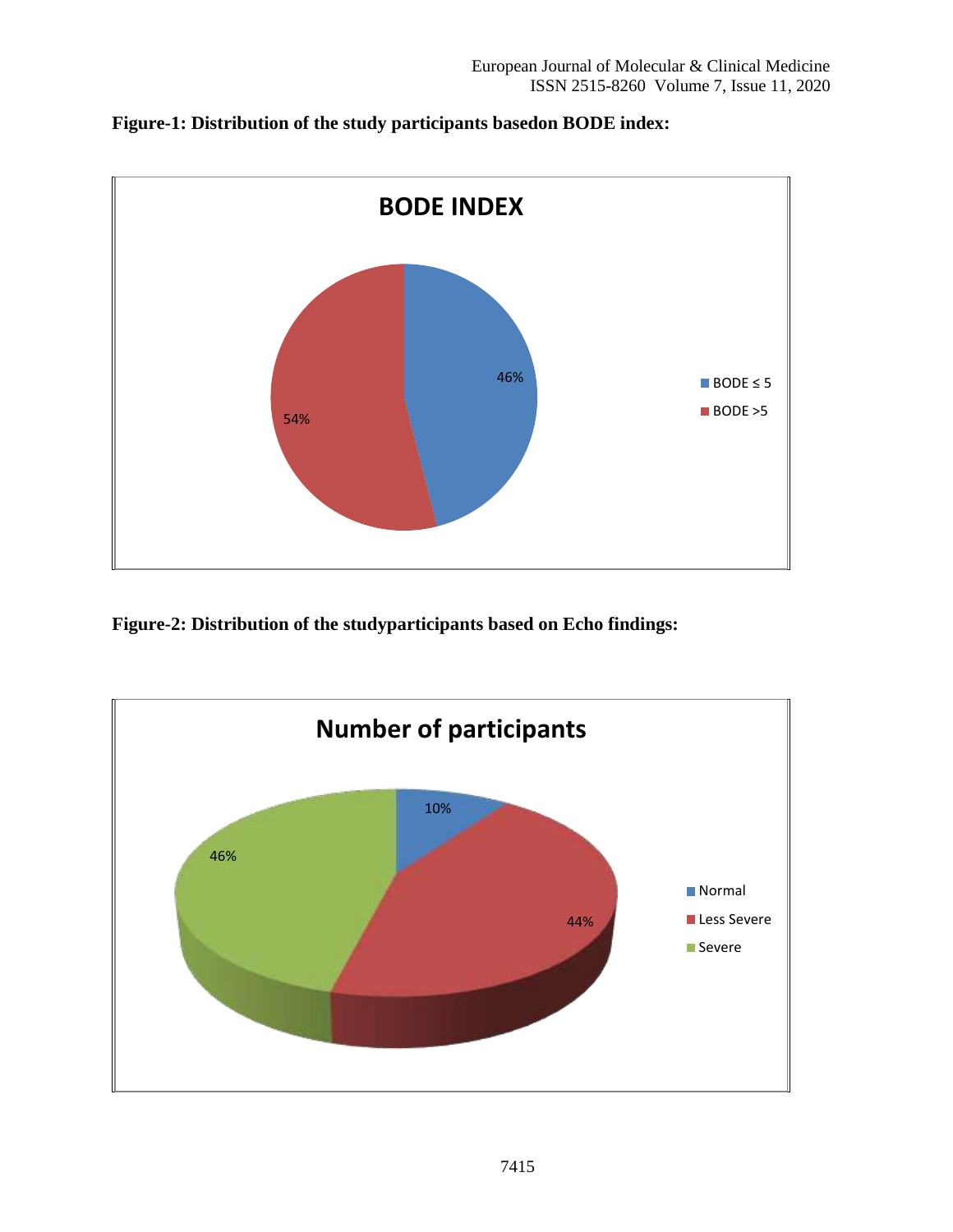| S.No           | <b>Parameter</b> | <b>NORMAL</b><br>$N(\%)$ | <b>LESS</b><br><b>SEVERE</b><br>$N(\%)$ | <b>SEVERE</b><br>$N(\%)$ |
|----------------|------------------|--------------------------|-----------------------------------------|--------------------------|
| $\mathbf{1}$   | Age(in years)    |                          |                                         |                          |
|                | $40 - 60$        | 4(80)                    | 9(40.9)                                 | 11(47.8)                 |
|                | 61-80            | 1(20)                    | 13(59.1)                                | 12(52.2)                 |
| $\overline{2}$ | <b>MMRC</b>      |                          |                                         |                          |
|                | $\overline{0}$   | 0(0)                     | 0(0)                                    | 0(0)                     |
|                | $\mathbf{1}$     | 0(0)                     | 0(0)                                    | 0(0)                     |
|                | $\overline{2}$   | 5(100)                   | 7(31.8)                                 | 3(13.1)                  |
|                | 3                | 0(0)                     | 14(63.6)                                | 20(86.9)                 |
|                | $\overline{4}$   | 0(0)                     | 1(4.5)                                  | 0(0)                     |

# **Table-2: Distribution ofparticipant characteristics according to BODE index:**

**Table-3: Distribution of participant characteristics according to Echocardiography findings:**

| S.No | <b>Parameter</b>              | <b>BODE</b> index                       |                                   |
|------|-------------------------------|-----------------------------------------|-----------------------------------|
|      |                               | $\leq 5$<br>$n\left(\frac{6}{6}\right)$ | >5<br>$n\left(\frac{0}{0}\right)$ |
|      | Age (in years)                |                                         |                                   |
|      | $40 - 60$                     | 14(60.8)                                | 10(37.1)                          |
|      | 61-80                         | 9(39.2)                                 | 17(62.1)                          |
| 2    | <b>MMRC</b> (dyspnea grading) |                                         |                                   |
|      | 0                             | 0(0)                                    | 0(0)                              |
|      |                               | 0(0)                                    | 0(0)                              |
|      | $\overline{2}$                | 11(47.8)                                | 4(14.8)                           |
|      | 3                             | 12(52.2)                                | 22(81.5)                          |
|      | 4                             | 0(0                                     | (3.7)                             |